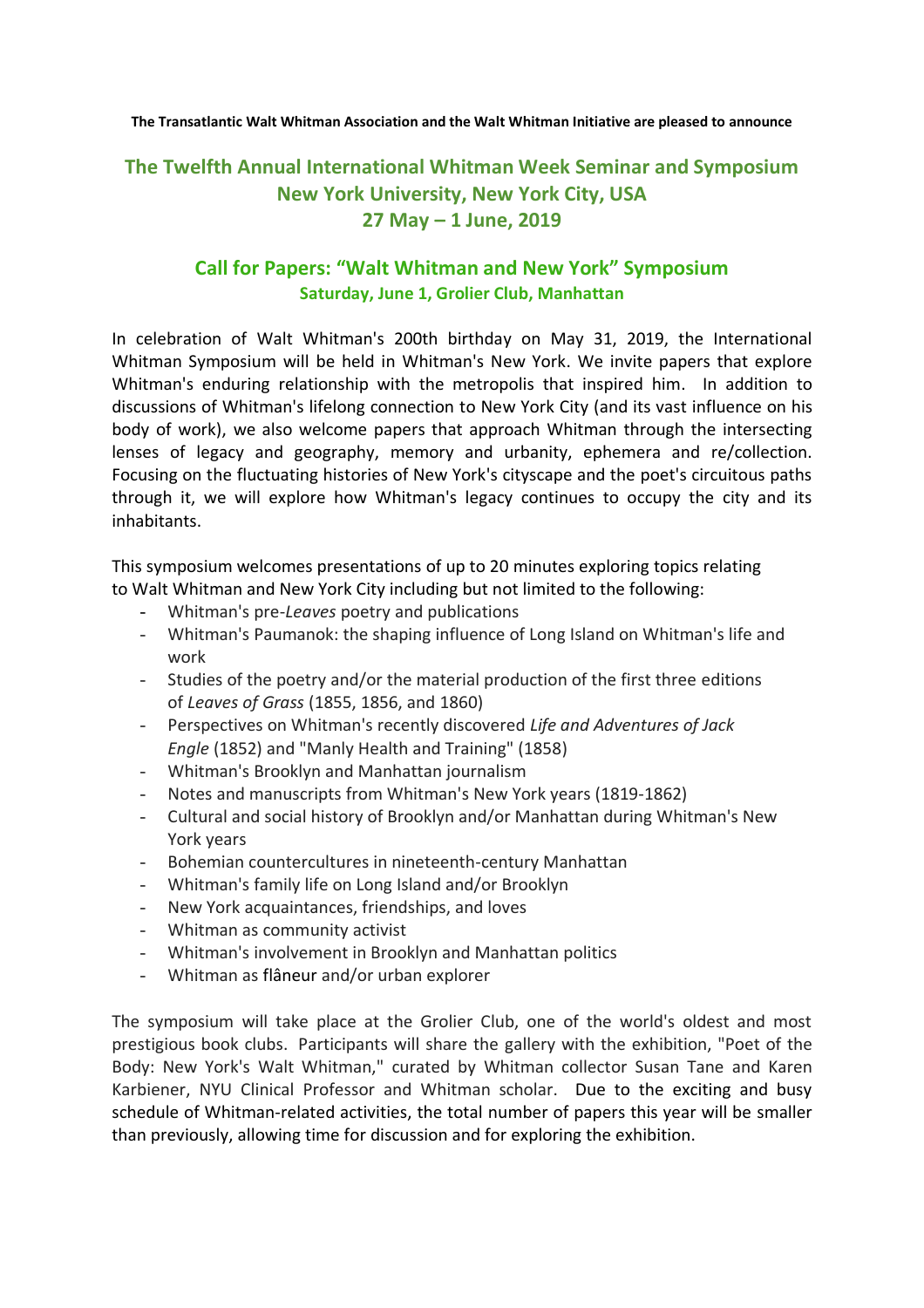Please note that all papers must be delivered in person; we are not able to accept Skype presentations.

Please submit abstracts of no more than 250 words by email to: Matt Miller (**[matt.w.miller@gmail.com](mailto:%20matt.w.miller@gmail.com)**) and Lindsay Tuggle (**[lindsay@lindsaytuggle.com](mailto:%20lindsay@lindsaytuggle.com)**) on or before January 1, 2019.

#### **Special Events**

For a full listing of events held in honor of Whitman's 200th birthday, please see the Whitman 2019 Consortium link and Calendar of events at the Walt Whitman Initiative: **<http://waltwhitmaninitiative.org/international-whitman-week-2019>** and the Transatlantic Walt Whitman Association: **<http://transatlanticwhitman.org/upcoming-events>**

#### **Dessoff Sings Whitman**

During the Symposium's midday break, the prestigious Dessoff Choirs will perform Whitman song settings. They have commissioned several new pieces by cutting-edge composers and are performing a Whitman program for the entire season! **http://www.dessoff.org**

#### **Poet of the Body: New York's Walt Whitman**

Curated by Susan Tane and Karen Karbiener Grolier Club, Manhattan May 15 - July 27, 2019

The exhibition presents the story of Whitman's coming of age as a poet through a unique assemblage of rare books, manuscripts, and artifacts, many never before seen, from the Whitman Collection of Susan Jaffe Tane, archives such as the Feinberg Collection at the Library of Congress and the New York Public Library's Berg Collection, private family collections, and forgotten treasures from Bryn Mawr College's Special Collections and the Brooklyn College Library. Highlights include every American edition of *Leaves of Grass*  published during Whitman's life, manuscripts and one-of-a-kind books that have remained in private hands from his time to our own, his pen, his cane, and locks of his hair encased in Victorian rings.

**http://bodyofthepoet.org**

#### **International Whitman Week**

The Symposium concludes International Whitman week, which invites participants to follow in the footsteps of the bard as antebellum flâneur, roaming the arterial network of the city streets on walking tours and visiting the poet's birthplace on Long Island. **http://waltwhitmaninitiative.org/international-whitman-week-2019**